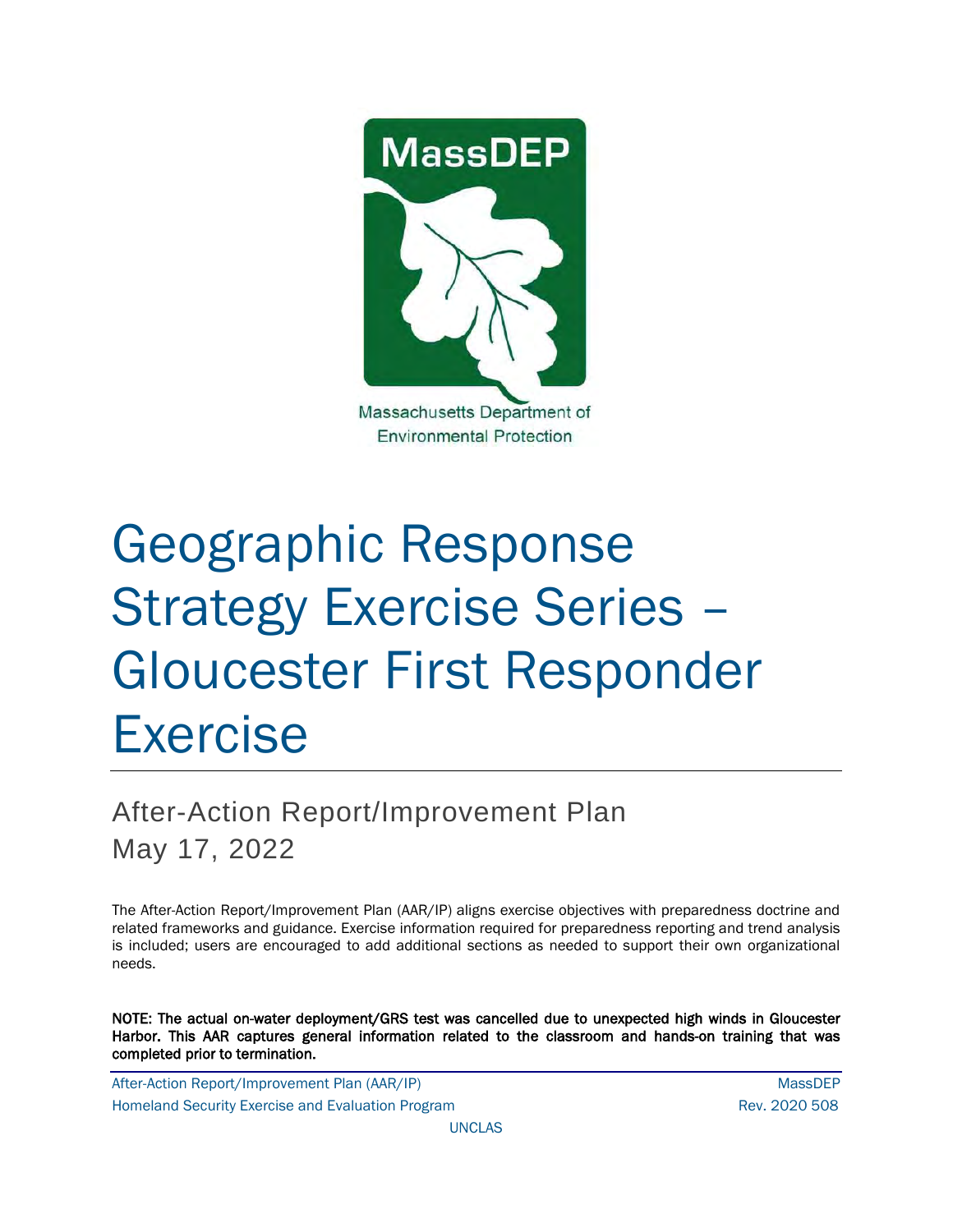#### EXERCISE OVERVIEW

| <b>Exercise Name</b>                  | 2022 Gloucester First Responder Exercise                                                                                                                                                                                                                                                                                                                                                                                                                                                                                                                                                                                                                                                                                                                                     |
|---------------------------------------|------------------------------------------------------------------------------------------------------------------------------------------------------------------------------------------------------------------------------------------------------------------------------------------------------------------------------------------------------------------------------------------------------------------------------------------------------------------------------------------------------------------------------------------------------------------------------------------------------------------------------------------------------------------------------------------------------------------------------------------------------------------------------|
| <b>Exercise Dates</b>                 | May 17, 2022                                                                                                                                                                                                                                                                                                                                                                                                                                                                                                                                                                                                                                                                                                                                                                 |
| <b>Scope</b>                          | This is a full-scale exercise, planned for approximately 6 hours in Gloucester Harbor. Exercise<br>play is limited to Gloucester Harbor in the vicinity of USCG Station Gloucester, Harbor Cove, and<br>the adjacent shorelines.                                                                                                                                                                                                                                                                                                                                                                                                                                                                                                                                             |
| <b>Focus Area(s)</b>                  | Prevention, Protection, Response                                                                                                                                                                                                                                                                                                                                                                                                                                                                                                                                                                                                                                                                                                                                             |
| <b>Capabilities</b>                   | Environmental Response/Health and Safety, Operational Coordination, Operational<br>Communications.                                                                                                                                                                                                                                                                                                                                                                                                                                                                                                                                                                                                                                                                           |
| <b>Objectives</b>                     | Objective 1: Demonstrate the ability to deploy oil spill equipment from one or more MassDEP<br>pre-positioned oil spill response trailers utilizing common Geographic Response Strategy (GRS)<br>tactics.<br><b>Objective 2:</b> Demonstrate the ability to assemble a spill response organization utilizing Incident<br>Command System (ICS) principles through execution of an Incident Briefing (ICS 201) and<br>implementation of on-site incident management and tactical operations.<br><b>Objective 3:</b> Demonstrate the ability to effectively communicate between multiple local, state,<br>and federal agencies including fire departments, police departments, harbormasters, and other<br>state and federal first responders using VHF and UHF communications. |
| <b>Threat or Hazard</b>               | Discharge of oil into a navigable waterway                                                                                                                                                                                                                                                                                                                                                                                                                                                                                                                                                                                                                                                                                                                                   |
| <b>Scenario</b>                       | An oil spill has occurred that threatens Gloucester Harbor. The Gloucester and Rockport Fire<br>Departments and Harbormasters will utilize various common Geographic Response Strategy<br>(GRS) tactics to protect sensitive resources in Gloucester Harbor and the surrounding area.                                                                                                                                                                                                                                                                                                                                                                                                                                                                                        |
| <b>Sponsor</b>                        | Massachusetts Department of Environmental Protection (MassDEP)                                                                                                                                                                                                                                                                                                                                                                                                                                                                                                                                                                                                                                                                                                               |
| Participating<br><b>Organizations</b> | Participating organizations included:<br><b>Gloucester Fire Department</b><br>Gloucester Harbormaster/Shellfish<br>Massachusetts Department of Environmental Protection (MassDEP)<br>U.S. Coast Guard Sector Boston<br>Moran Environmental Recovery<br>Nuka Research<br>$\bullet$<br>Note: See Appendix B for participant count                                                                                                                                                                                                                                                                                                                                                                                                                                              |
| <b>Point of Contact</b>               | Julie Hutcheson, Marine Oil Spill Program Coordinator<br>Massachusetts Department of Environmental Protection<br>Oil Spill Prevention and Response Program<br>1 Winter St.<br>Boston, MA 02108<br>(617) 366-7424<br>julie.hutcheson@mass.gov                                                                                                                                                                                                                                                                                                                                                                                                                                                                                                                                 |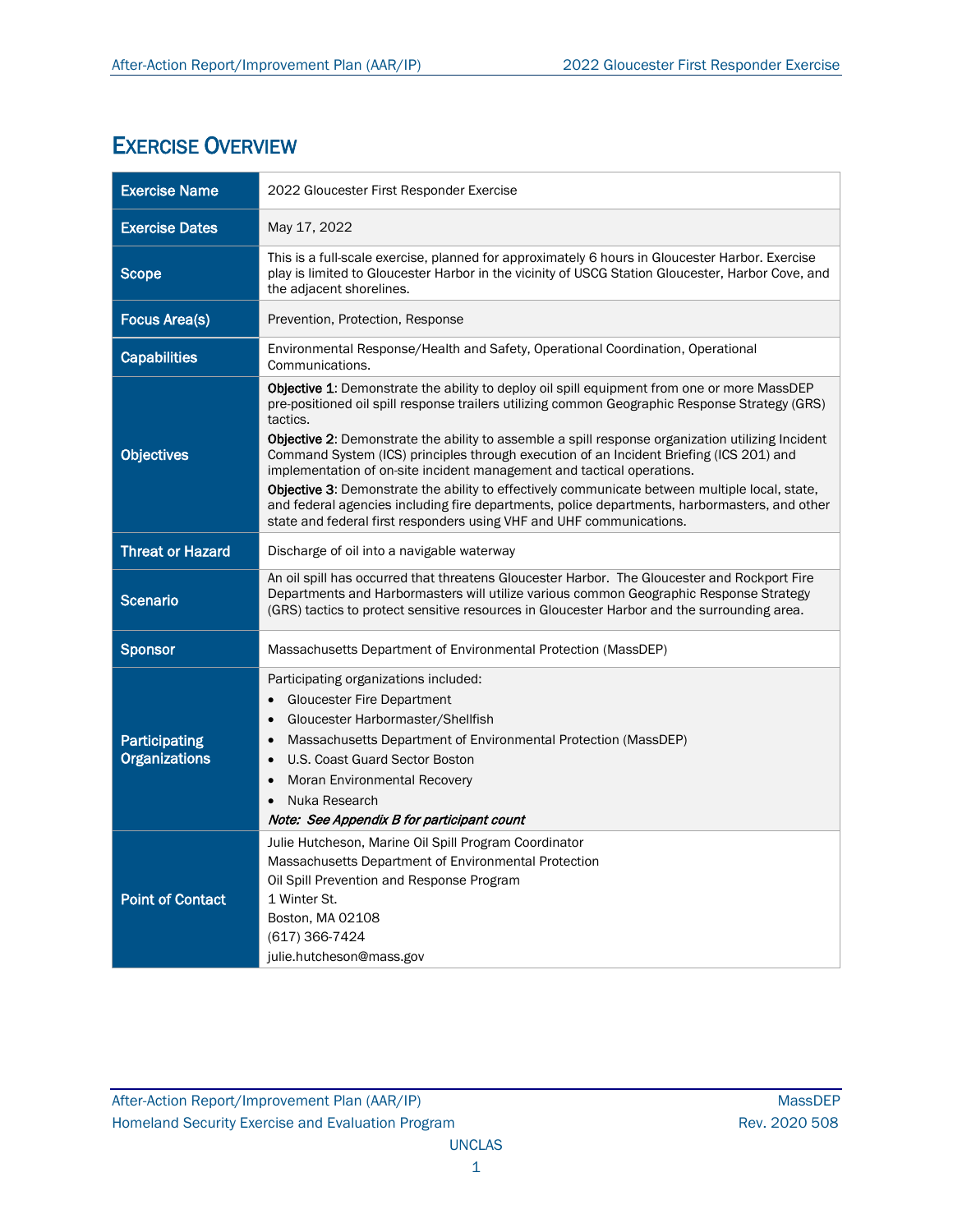First Responders participate in the classroom portion of the exercise







Photos courtesy of Nuka Research

First responders practice throwing a heaving line First responders learn how to assemble the boom





Photos courtesy of Nuka Research

After-Action Report/Improvement Plan (AAR/IP) MassDEP Homeland Security Exercise and Evaluation Program **Rev. 2020 508** Rev. 2020 508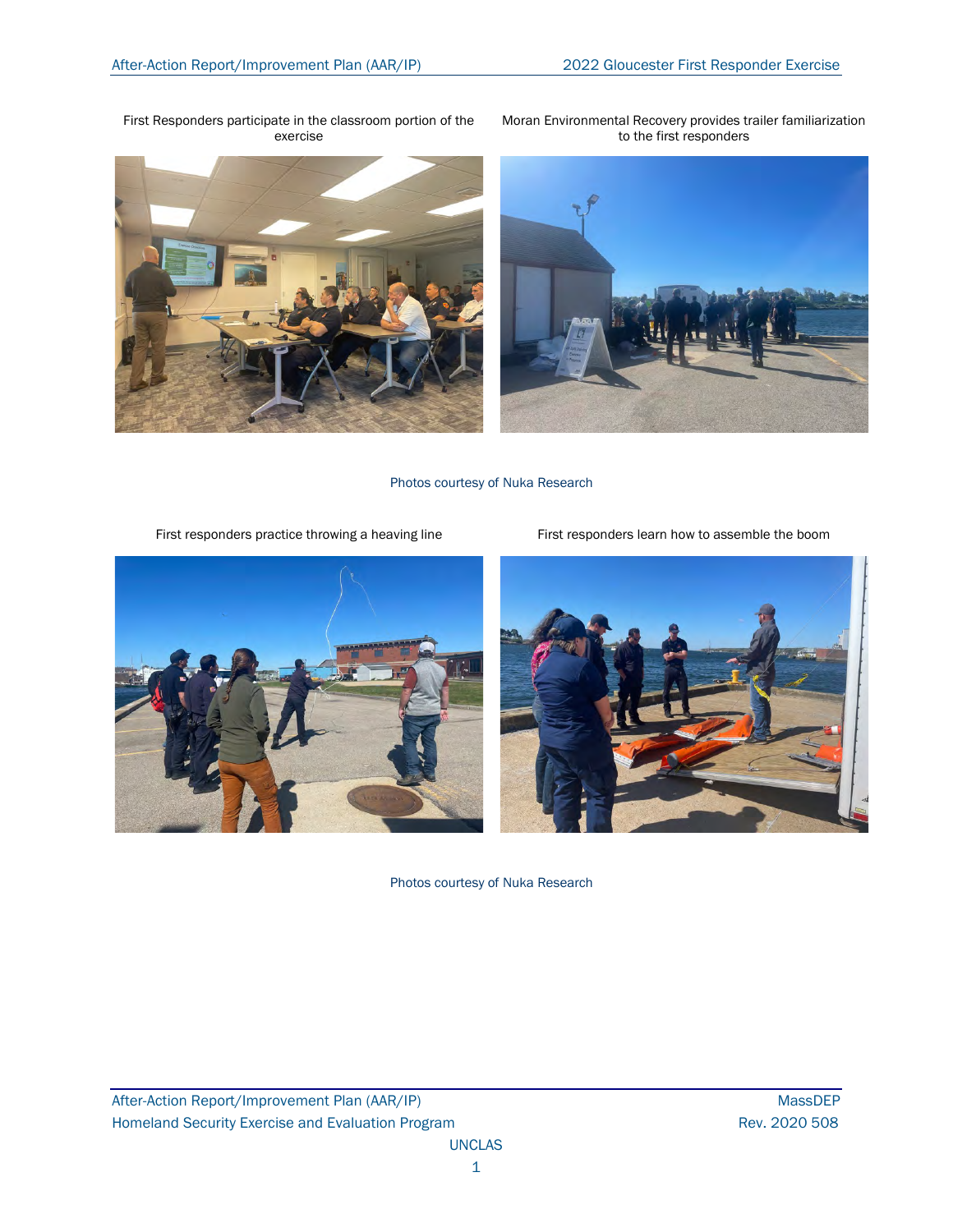![](_page_3_Picture_2.jpeg)

Figure 1. Exercise Tactics Map

After-Action Report/Improvement Plan (AAR/IP) MassDEP Homeland Security Exercise and Evaluation Program **Rev. 2020 508** Rev. 2020 508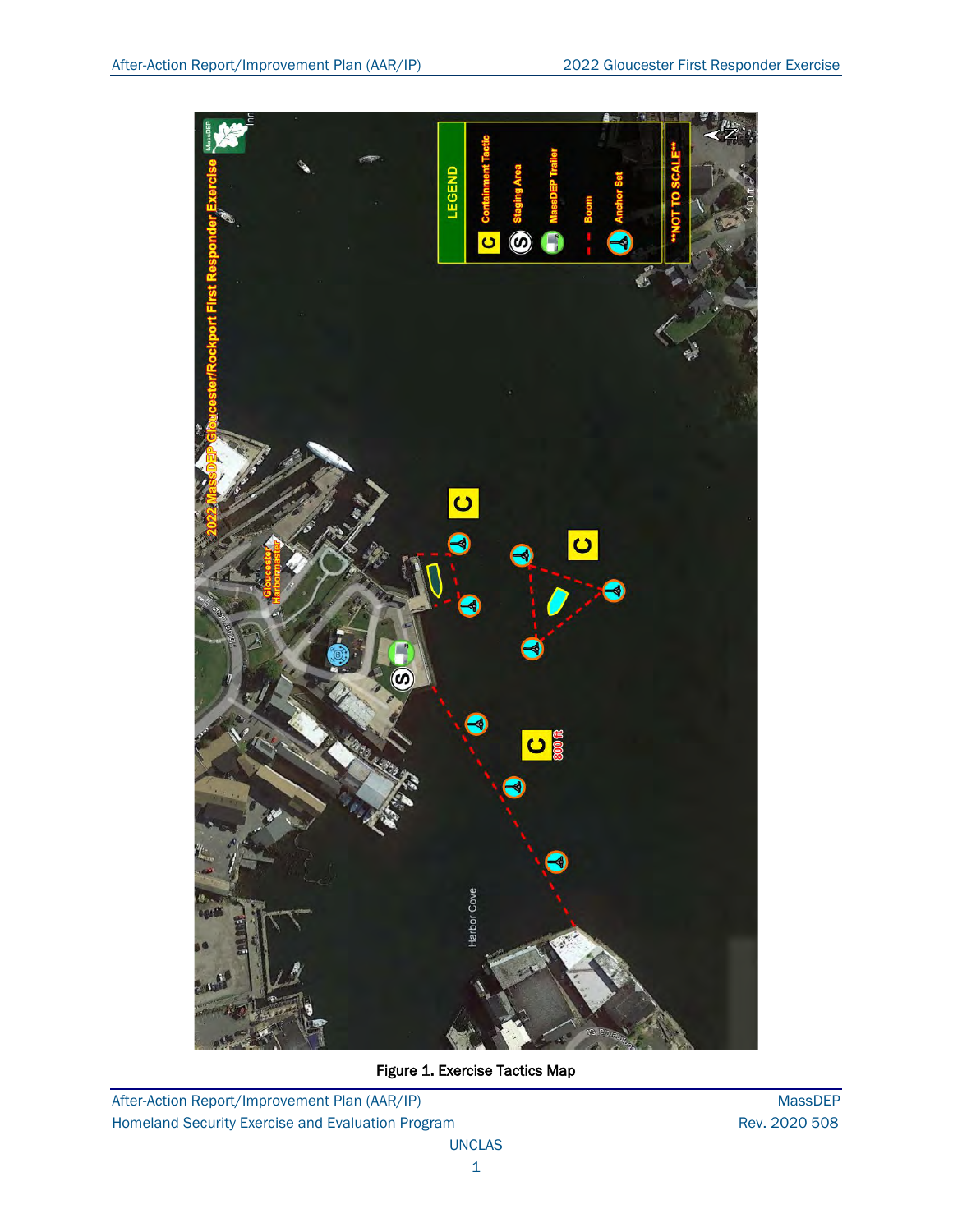#### ANALYSIS OF CAPABILITIES

Aligning exercise objectives and capabilities provides a consistent taxonomy for evaluation that transcends individual exercises to support preparedness reporting and trend analysis. Table 1 includes the exercise objectives, aligned capabilities, and performance ratings for each capability as observed during the exercise and determined by the evaluation team.

| <b>Objective</b>                                                                                                                                                                                                                                                                                                                                                                                                            | <b>Capability</b>                              | Performed<br>without<br><b>Challenges</b><br>(P) | <b>Performed</b><br>with Some<br><b>Challenges</b><br>(S) | <b>Performed</b><br>with Major<br><b>Challenges</b><br>(M) | <b>Unable to</b><br>be<br><b>Performed</b><br>(U) |
|-----------------------------------------------------------------------------------------------------------------------------------------------------------------------------------------------------------------------------------------------------------------------------------------------------------------------------------------------------------------------------------------------------------------------------|------------------------------------------------|--------------------------------------------------|-----------------------------------------------------------|------------------------------------------------------------|---------------------------------------------------|
| Demonstrate the ability to<br>deploy oil spill equipment from<br>one or more MassDEP pre-<br>positioned oil spill response<br>trailers utilizing common<br>Geographic Response Strategy<br>(GRS) tactics.                                                                                                                                                                                                                   | Environmental<br>Response/Health and<br>Safety |                                                  |                                                           |                                                            | U                                                 |
| Demonstrate the ability to<br>assemble a spill response<br>organization utilizing Incident<br>Command System (ICS)<br>principles through execution of<br>an Incident Briefing (ICS 201)<br>and implementation of on-site<br>incident management and<br>tactical operations.                                                                                                                                                 | Operational<br>Coordination                    |                                                  |                                                           |                                                            | U                                                 |
| Demonstrate the ability to<br>effectively communicate<br>between multiple local, state,<br>and federal agencies including<br>fire, police and harbormaster<br>departments using VHF and UHF<br>communications                                                                                                                                                                                                               | Operational<br>Communications                  |                                                  |                                                           |                                                            | U                                                 |
| <b>Ratings Definitions:</b><br><b>Performed without Challenges (P)</b> : The targets and critical tasks associated with the core capability were completed in a<br>manner that achieved the objective(s) and did not negatively impact the performance of other activities. Performance of<br>this ostivity did not contribute to additional boolth and/ar safety right for the public or for emergency werkers, and it was |                                                |                                                  |                                                           |                                                            |                                                   |

this activity did not contribute to additional health and/or safety risks for the public or for emergency workers, and it was conducted in accordance with applicable plans, policies, procedures, regulations, and laws.

Performed with Some Challenges (S): The targets and critical tasks associated with the core capability were completed in a manner that achieved the objective(s) and did not negatively impact the performance of other activities. Performance of this activity did not contribute to additional health and/or safety risks for the public or for emergency workers, and it was conducted in accordance with applicable plans, policies, procedures, regulations, and laws. However, opportunities to enhance effectiveness and/or efficiency were identified.

Performed with Major Challenges (M): The targets and critical tasks associated with the core capability were completed in a manner that achieved the objective(s), but some or all of the following were observed: demonstrated performance had a negative impact on the performance of other activities; contributed to additional health and/or safety risks for the public or for emergency workers; and/or was not conducted in accordance with applicable plans, policies, procedures, regulations, and laws.

Unable to be Performed (U): The targets and critical tasks associated with the core capability were not performed in a manner that achieved the objective(s).

Table 1. Summary of Core Capability Performance

As indicated on the cover page, the on-water equipment deployment was cancelled due to unexpected high winds in Gloucester Harbor so a comprehensive evaluation of each exercise objective and associated capability could not be performed. Therefore, no further performance overview can be provided.

After-Action Report/Improvement Plan (AAR/IP) MassDEP and the control of the control of the control of the control of the control of the control of the control of the control of the control of the control of the control of Homeland Security Exercise and Evaluation Program News 2020 508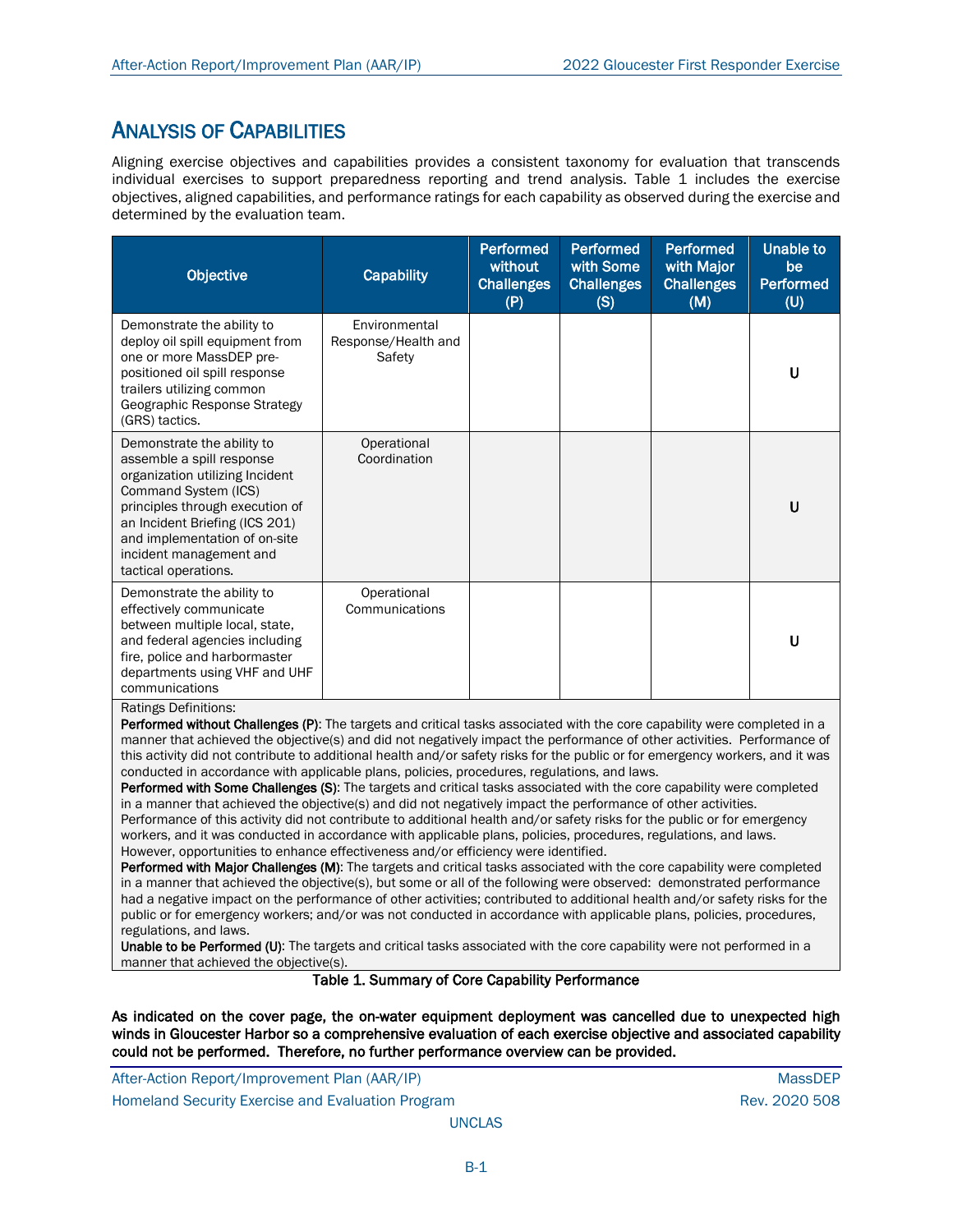### APPENDIX A: PARTICIPANTS & RESOURCES

| <b>Participating Organizations</b>                             |                          |
|----------------------------------------------------------------|--------------------------|
|                                                                | <b>Participant Count</b> |
| <b>City of Gloucester, MA</b>                                  |                          |
| <b>Gloucester Fire Department</b>                              | 23                       |
| Gloucester Harbormaster/Shellfish                              | 4                        |
| <b>TOWN PARTICIPANTS</b>                                       | 27                       |
| Federal                                                        |                          |
| United States Coast Guard Boston                               | $\overline{2}$           |
| State/Other                                                    |                          |
| Massachusetts Department of Environmental Protection (MassDEP) | 3                        |
| Nuka Research and Planning Group, LLC (contractor for MassDEP) | 3                        |
| Moran Environmental Recovery (contractor for MassDEP)          | 3                        |
| <b>TOTAL</b>                                                   | 38                       |

![](_page_5_Figure_4.jpeg)

After-Action Report/Improvement Plan (AAR/IP) MassDEP Homeland Security Exercise and Evaluation Program **Rev. 2020 508** Rev. 2020 508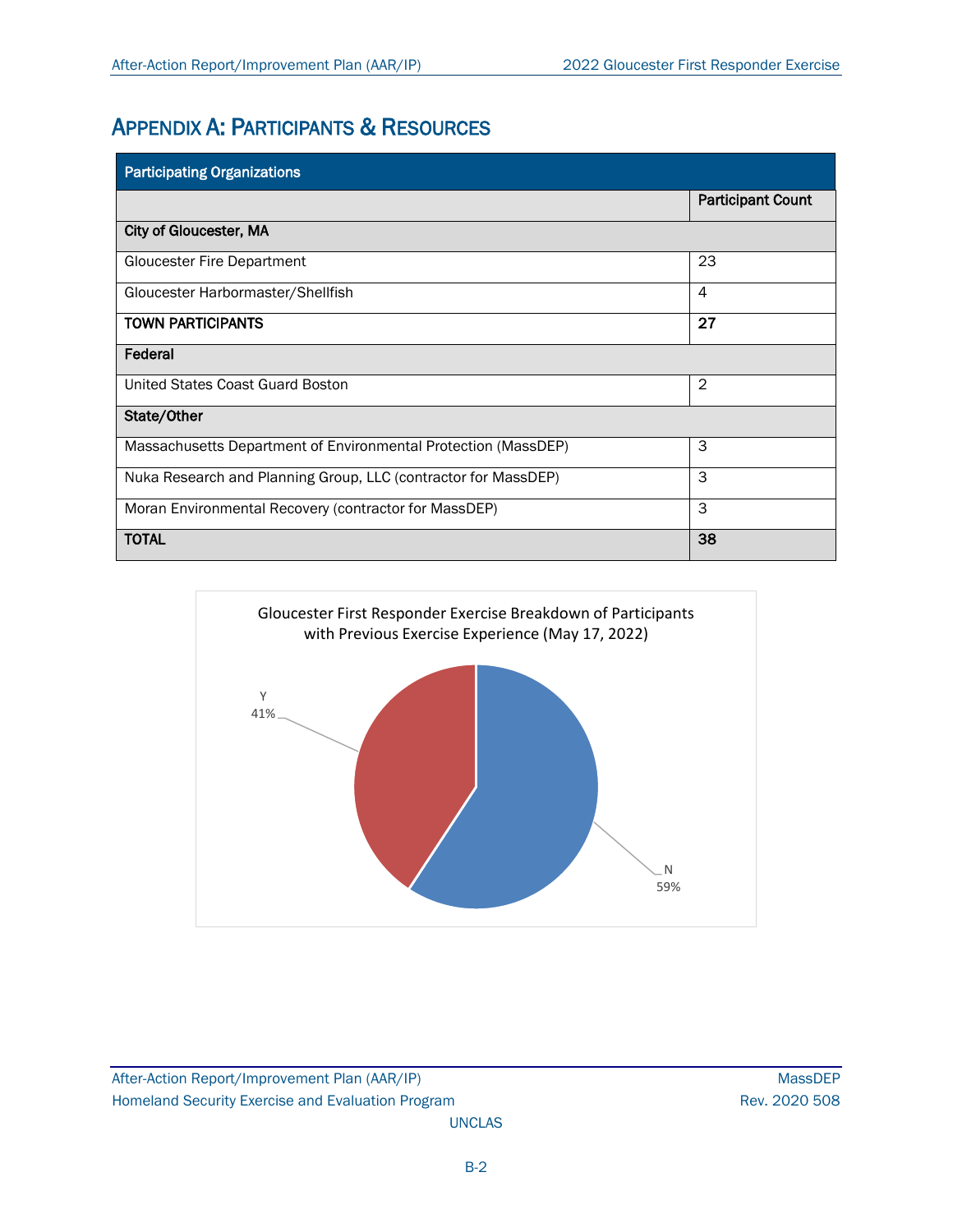| Agency        | Resource                      | Kind      | <b>Exercise Function</b> |
|---------------|-------------------------------|-----------|--------------------------|
| Gloucester HM | Oil Spill Response<br>Trailer | Equipment | <b>Equipment Demo</b>    |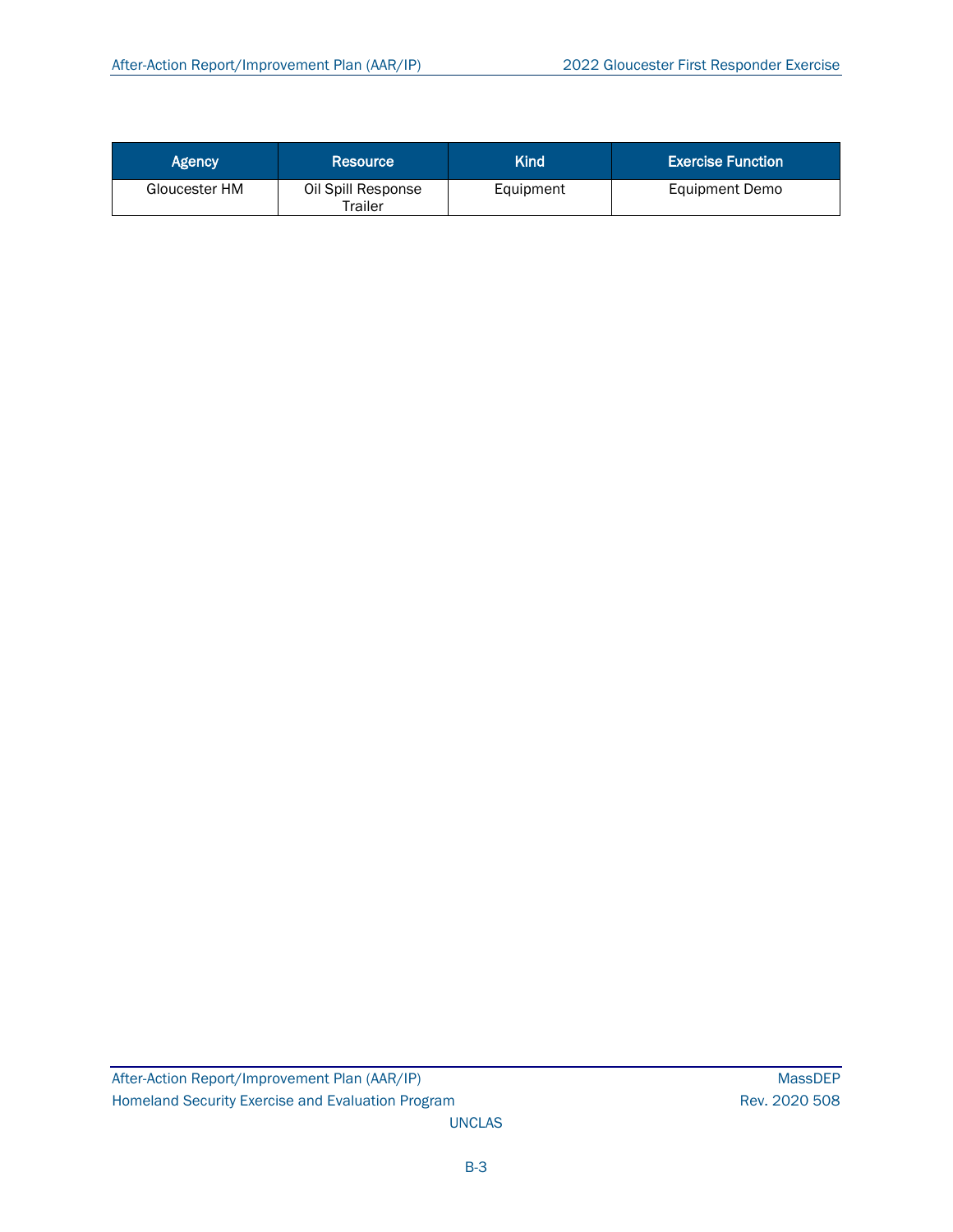### APPENDIX B: PARTICIPANT FEEDBACK

|                                                                                             | <b>Exercise and Testing Program</b>                                            |              |                |             |   |   |  |
|---------------------------------------------------------------------------------------------|--------------------------------------------------------------------------------|--------------|----------------|-------------|---|---|--|
|                                                                                             | <b>Participant Feedback Form</b>                                               |              |                |             |   |   |  |
| $\overline{2}$<br>1<br>Strongly disagree<br>Mildly disagree                                 | $\overline{\mathbf{3}}$<br>4<br>5<br>Neutral<br>Mildly agree<br>Strongly agree |              |                |             |   |   |  |
| Please use the above rating scale to answer the questions for each of the following topics. |                                                                                |              |                |             |   |   |  |
| The objectives were clearly explained and the exercise<br>met those objectives.             |                                                                                | $\mathbf 1$  | $\mathbf{2}$   | 3           | 4 | 5 |  |
| Comments:                                                                                   |                                                                                |              |                |             |   |   |  |
| The material appropriately challenged me and the pace of<br>instruction was correct.        |                                                                                | $\mathbf 1$  | $\overline{2}$ | 3           | 4 | 5 |  |
| Comments:                                                                                   |                                                                                |              |                |             |   |   |  |
| The instructor(s) did an excellent job.                                                     |                                                                                | $\mathbf{1}$ |                | $2 \quad 3$ | 4 | 5 |  |
| Comments:                                                                                   |                                                                                |              |                |             |   |   |  |
| I found the classroom to be a comfortable learning<br>environment.                          |                                                                                | 1            | $\overline{2}$ | 3           | 4 | 5 |  |
| Comments:                                                                                   |                                                                                |              |                |             |   |   |  |
| I feel more prepared to respond to an oil spill than I did<br>before this exercise.         |                                                                                | 1            | $\overline{2}$ | 3           | 4 | 5 |  |
| Comments:                                                                                   |                                                                                |              |                |             |   |   |  |
| The best thing about this training was_                                                     |                                                                                |              |                |             |   |   |  |
|                                                                                             |                                                                                |              |                |             |   |   |  |
| Please use the back of the sheet if you need more room for comments.                        |                                                                                |              |                |             |   |   |  |

Figure 2. Participant Feedback Form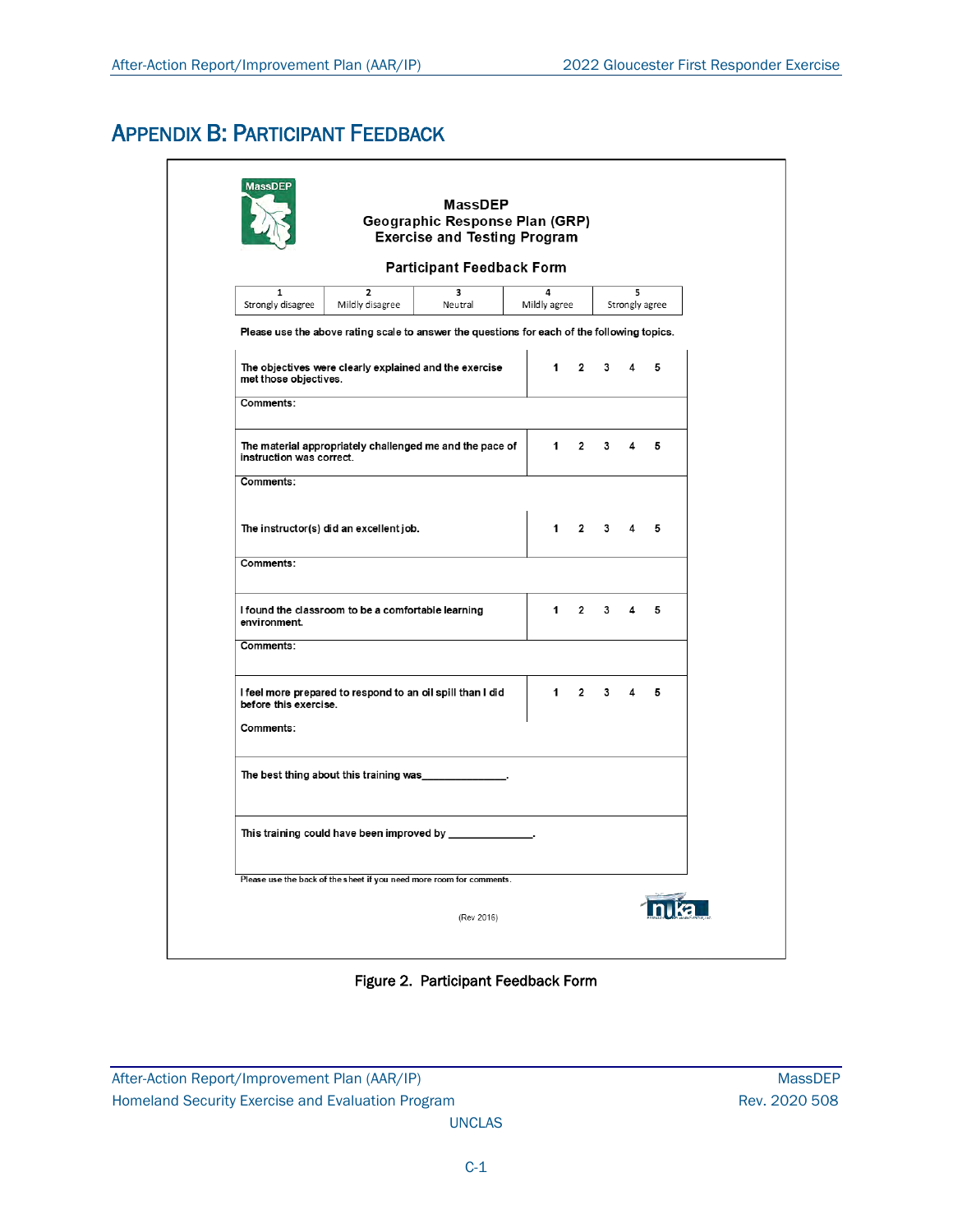#### Participant Feedback Summary

The following feedback was received from11 of the 27 participants (40%).

![](_page_8_Figure_4.jpeg)

#### Comments: None

![](_page_8_Figure_6.jpeg)

![](_page_8_Figure_7.jpeg)

After-Action Report/Improvement Plan (AAR/IP) MassDEP Homeland Security Exercise and Evaluation Program **Rev. 2020 508** Rev. 2020 508

UNCLAS

Comments: None

Comments: None